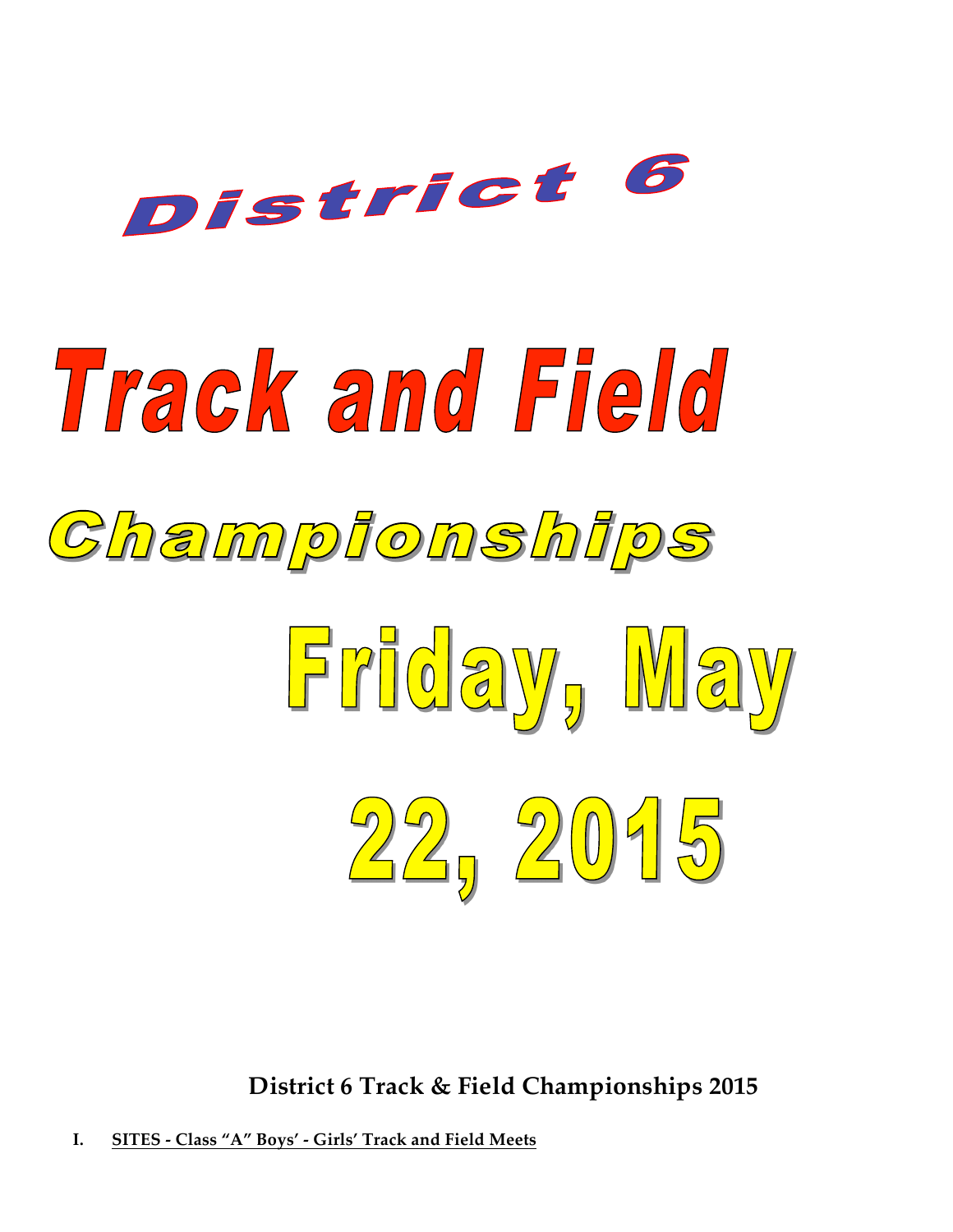### **II. SCHOOLS**

### DISTRICT VI CLASS 'A' SCHOOLS

### Cascade Chelan Cashmere Omak **III. DISTRICT GAMES COMMITTEE**

There shall be a district games committee on site during the meet which is made up of a combination of administrators, meet personnel, and individuals knowledgeable about the rules of track & field. A minimum of 3 individuals shall serve on the committee.

- IV. District qualifying, guidelines, heat drawing procedures and lane assignments are attached. The guidelines will apply as applicable to District 6, Class A qualifying to the State meet.
- V. The top individual in running events shall qualify for the State meet. For field events, the top individual shall qualify for the State meet at EWU in Cheney on Thursday, May 28<sup>th</sup>.

### **VI. GENERAL**

- a. The National Federation of State High School Association's Track and Field Rule Book, unless superseded by the Washington Interscholastic Activities Association Boys' and Girls' State Track Guidelines, will be adhered to in all North Central Washington Activities Association Track and Field Meets.
- b. The host school is responsible for furnishing the necessary officials. If necessary, as directed by the needs of the host school, each participating member school may be asked to furnish meet officials, i.e., field event judges, timers, pickers, exchange judges, etc.. Requests for officials should be for specific duties and be made at least two weeks prior to the meet.
- c. Games Committee Will serve as the board of appeals. When possible, the Games Committee will consist of a district-six track committee member, coaches and an administrator.
- d. The District Games Committee will be chosen by the District Track Committee at least two weeks prior to the meet.
- e. The order of events will follow the **National Federation Rules** as closely as possible beginning with Girls' 4X200 Relay followed by the Girl's 3200 meter run.

### **VII. DUTIES OF MEET MANAGER**

- a. Be familiar with and govern the meet by current National Federation Rules and State Track Guidelines
- **b.** Supply qualifying meet and district coaches, as appropriate, with meet information and guidelines at least two weeks prior to the meet.
- **c.** Retain complete records of meet results for at least one year.
- **d.** Report meet results to news media.
- **e.** Update meet records.
- **f.** District meet and Regional meet managers will video tape race finishes.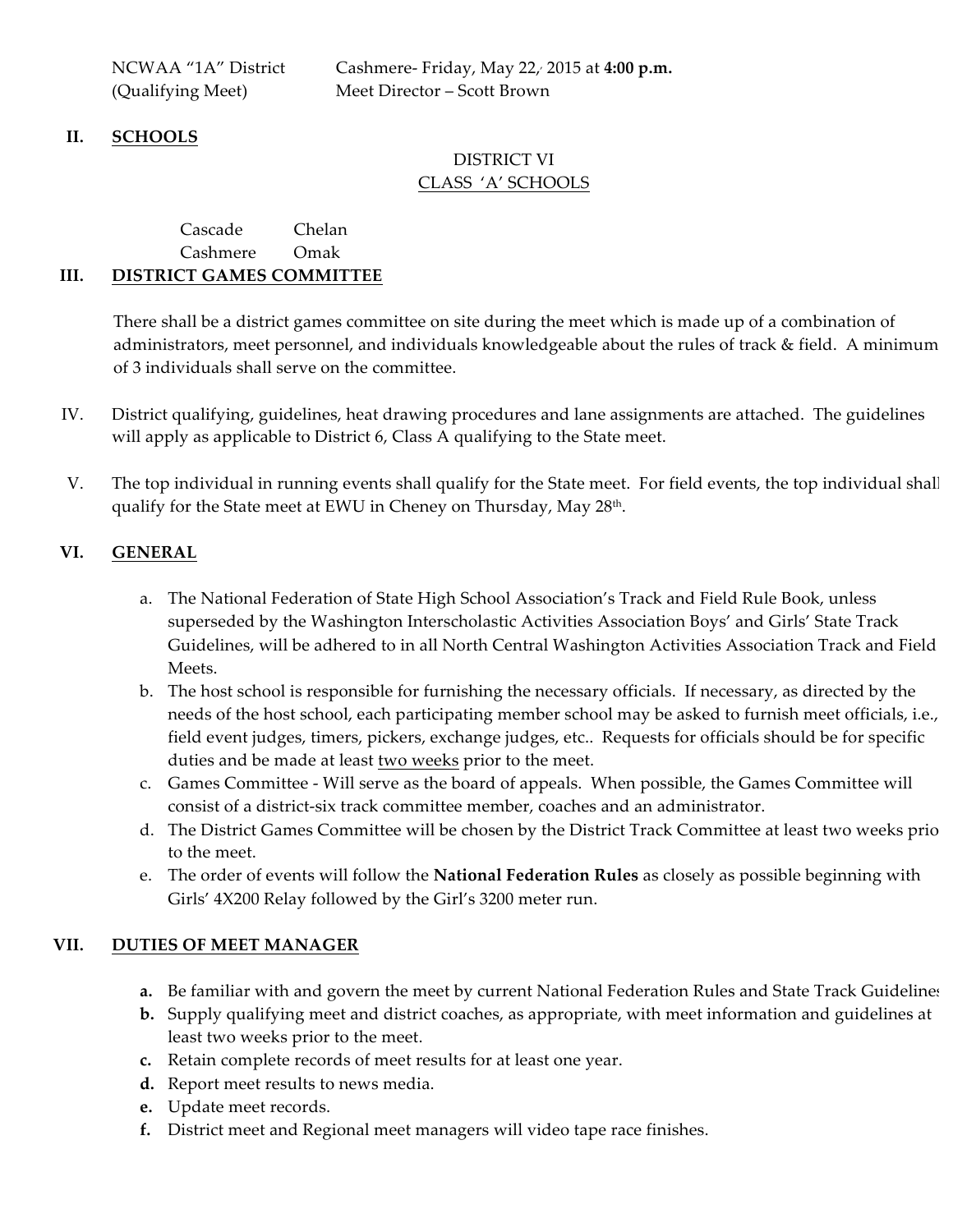- **g.** Inform the next qualifier when notification of a withdrawal is received from the principal of a district participant.
- **h.** Select hurdle judges for all hurdle races.

### **VIII. SCORING AND AWARDS**

- a. District scoring and awards shall be to sixth place (10-8-6-4-2-1)
- **b.** District will have place awards to determine District 6 Champions.

### **IX. QUALIFYING**

- a. Athletes are eligible to qualify for the District Meet if they have competed in one half of the regular season meets. (Extenuating circumstances may be appealed.)
- b. Coaches will verify their State entries prior to departing the qualifying (District) meet site. Withdrawal from District competition by qualified athletes must be done at this time. The qualifying meet manager will notif the next qualifier immediately.
- c. Unexpected withdrawal coaches, through their principal, must notify the State Meet manager if an athlete becomes unable to compete in the State Meet. To drop an event after leaving the qualifying meet, will forfeit all events at the regional meet.
- d. The following applies at all post season meets. In the event that a contestant who has qualified for the district meet refuses to compete, or in the judgment of the games committee failed to make a reasonable effort in any track or field event, that contestant shall be disqualified. Should this happen, that individual shall forfeit all individual and team points and places earned in any event. Withdrawal of an athlete from further competition at the meet due to injury or other extenuating circumstance must be approved by the games committee.

# X. **APPEALS**

- a. Decisions at district qualifying, district and Regional meets regarding the omission or misapplication of appropriate rules may be appealed through the following:
	- Meet Director
	- Games Committee at the site
	- District Track Committee through the Chairman as soon as possible
	- District Executive Board through the secretary.
- b. Appeals Shall:
	- Be filed within 30 minutes of results announcement
	- Be made by head coach in writing
	- Include: athletes name
		- o School
		- o Event
		- o rule in question
		- o description of situation.

# XI. **CLASS 'A' DISTRICT MEET**

- a. The meet manager will request season's best marks to aid in forming heats and flights and also use times and places from the CTL Meet. Athletic.net FAT times preference.
- b. Seeding will be as per National Federation Rule 5-6.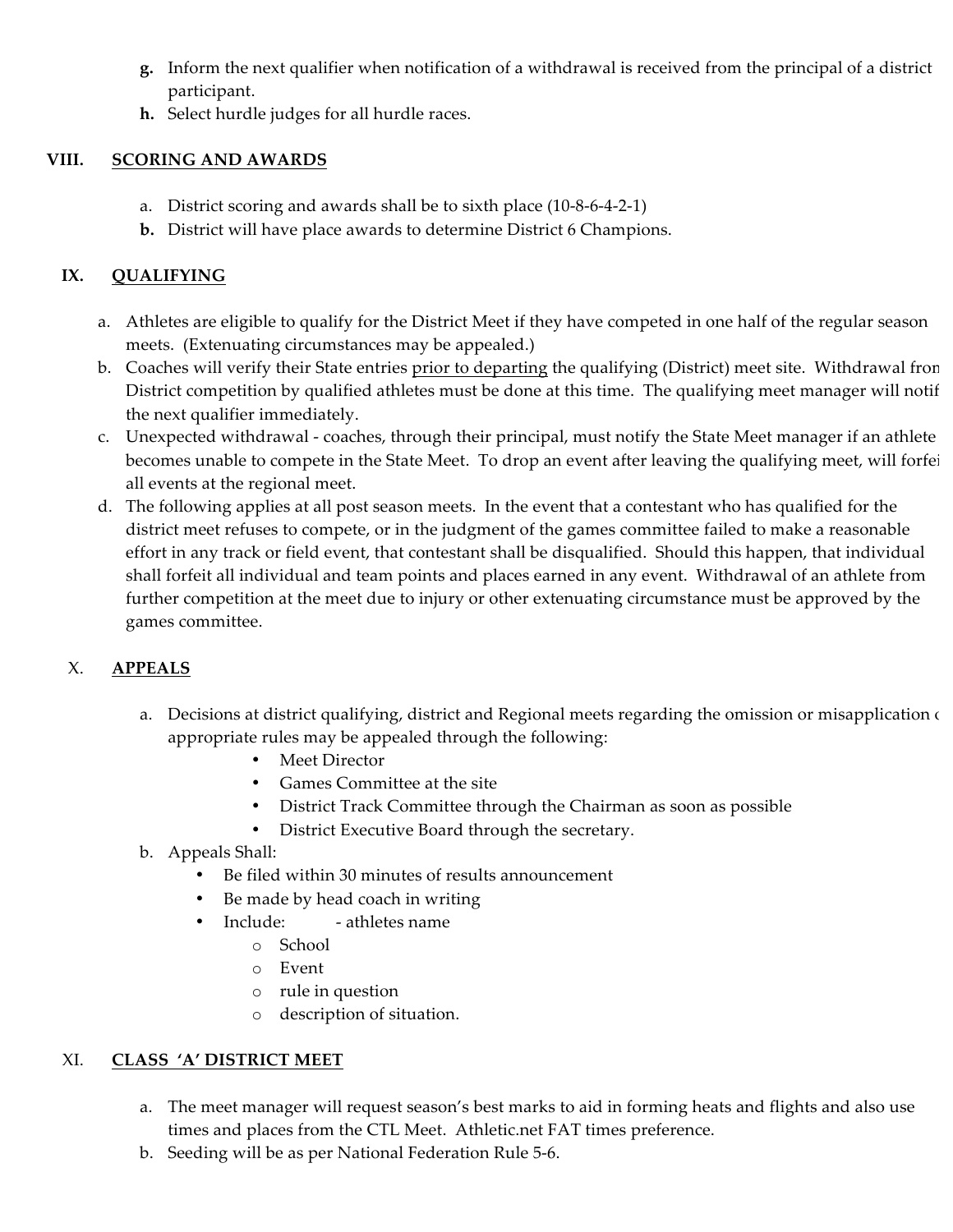- Meet Entries due into Athletic.net by Tuesday @ 10:00am or sooner after the CTL Meet, then mee manger will get the heat sheets back to coaches by Wednesday 12:00 pm. Final coaches changes are due by 6:00 pm that Wednesday.
- c. Running events -- seeding and qualifying: Heat will be run with eight(8) entries. the next eight times will be in another heat and so on. The fastest heat will be last to run.
- d. Field events -- seeding and qualifying:
	- Athletes with lesser marks will compete first with the competition culminating with the Caribou League Champion.
	- In events that call for preliminaries and finals at Districts, each athlete will be allowed three (3) preliminaries trials. The top eight contestants after the preliminaries will be allowed three (3) additional trials in the finals. Seeding will be determined by their best marks in the preliminarie with the best mark competing last in the finals. If applicable, preliminary marks count towards final results.
- e. The Meet Manager will provide the District Meet Manager with the first AND last names of the qualifiers and alternates and their times and distances.
- f. ENTRIES 4 Individuals\* 1 Relay

\* Schools with an outstanding 5th competitor in any event may request the District Track Committee through the Qualifying Meet Manager to have him or her entered in the meet, i.e., rank in the top 8 in the event.

### XII. **DISTRICT Meet**

- a. Lane assignment will be drawn by the District Track Committee, as per WIAA state guidelines.
- b. If a finalist and the alternate are not present, the lane will remain open.
- c. Starting Heights: May be adjusted by meet director due to entries prior to meet
	- i. Girls' High Jump 4' 0" increased by 2" to 5 feet then 1".
	- ii. Boys' High Jump 5' 0" increased by 2" to 6 feet then 1".
	- iii. Girls Pole Vault 5'6" increased by 6" to '8 0" then 3".
	- iv. Boys Pole Vault 9'0" increased by 6" to 11' 6" then 3".
	- v. These settings are subject to adjustment by the meet director and/or Games Committee to insure an appropriate starting height for the majority of the participants.
- **d.** Implements will be weighed and measured. Implements will be held by event manager after being approved. Only approved implements may be used in competition.
- e. The schedule of events will follow as closely as possible the State Meet Schedule.
- f. Lane assignment and preferred lanes will be determined by the same procedure used for the qualifying meets.
- g. Finances
	- i. Admission \$7.00 for adults and \$5.00 for students with activity cards.
	- ii. Starting time set by meet manager
	- iii. Awards plaque to winning teams individual awards medal for 1st place ribbons for 2nd through 6th place.
	- iv. Meet manager will be paid \$150.00 and has the responsibility of paying all expenses and submitting financial statement to the district secretary who will pay all expenses.
	- v. Additional Expenses
		- 1. Starter 35.00
		- 2. Announcer 20.00
		- 3. Scorekeeper 20.00
		- 4. Head Timer 20.00
		- 5. Referee 20.00